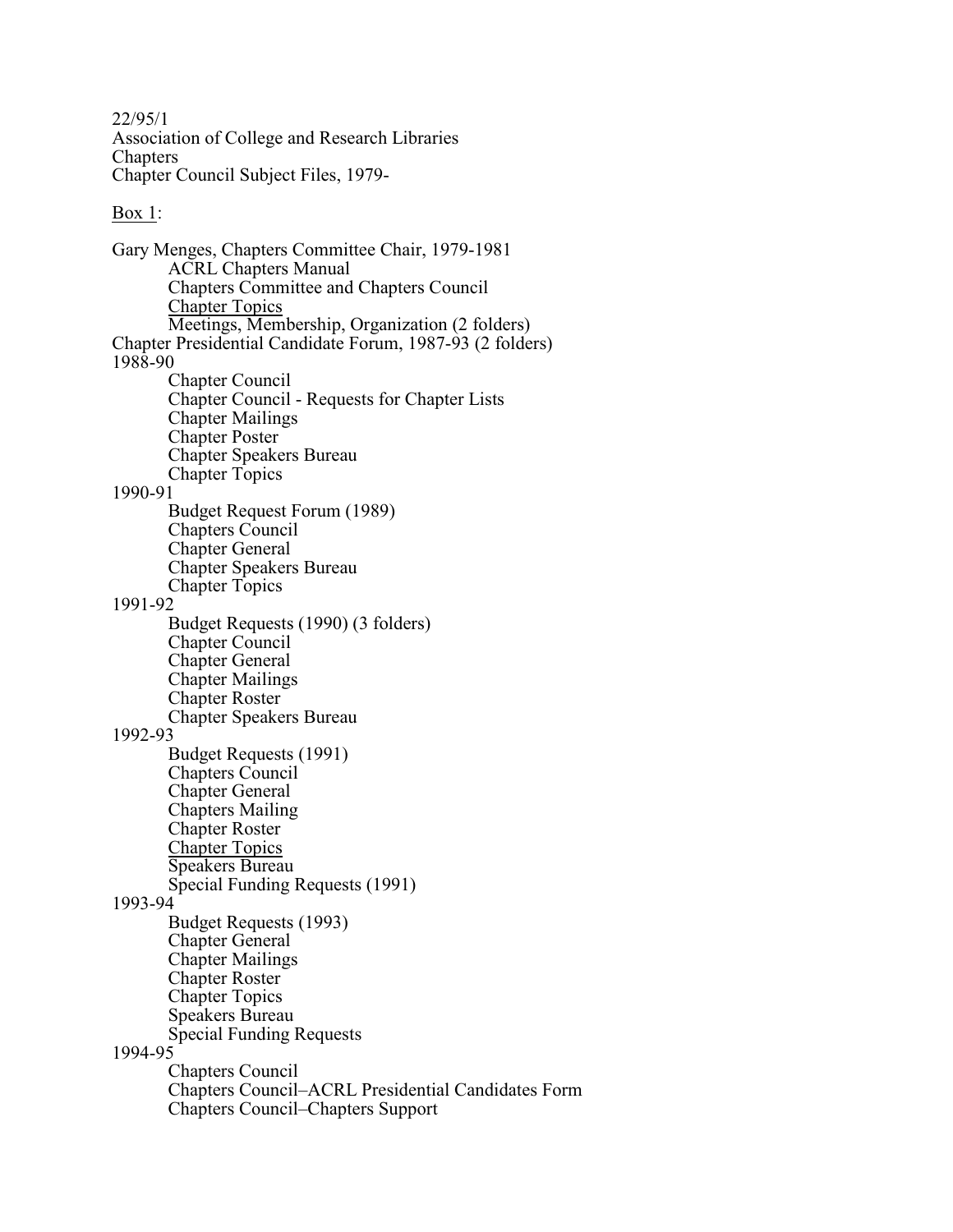22/95/1

Chapters Genera l Chapters Mailings Chapters Roster Chapters Speakers Bureau Chapter Topic s 1995-96 Chapters Annual Report Chapters Council Chapters Council–ACRL Presidential Candidates Forum Chapters Genera l Chapters Mailings Chapters Roster Chapters Speakers Bureau 1996-97 Chapters Council Chapters Council–ACRL Presidential Candidates Forum Chapters Genera l Chapters Mailings Chapters Roster Chapters Speakers Bureau Paraprofessional Initiative Fund 1997-98 Chapter Council Speakers Bureau

## Box 2:

Chapters by state: Arkansas Colorado Delaware Valley Florida Geor gia Illinois Indiana Iowa Maryland Minnesota Mississippi Nebraska Nevada New England New Jersey New Me xico New York, Eastern New York, Greater New York, Western North D akota Ore gon Texas Washington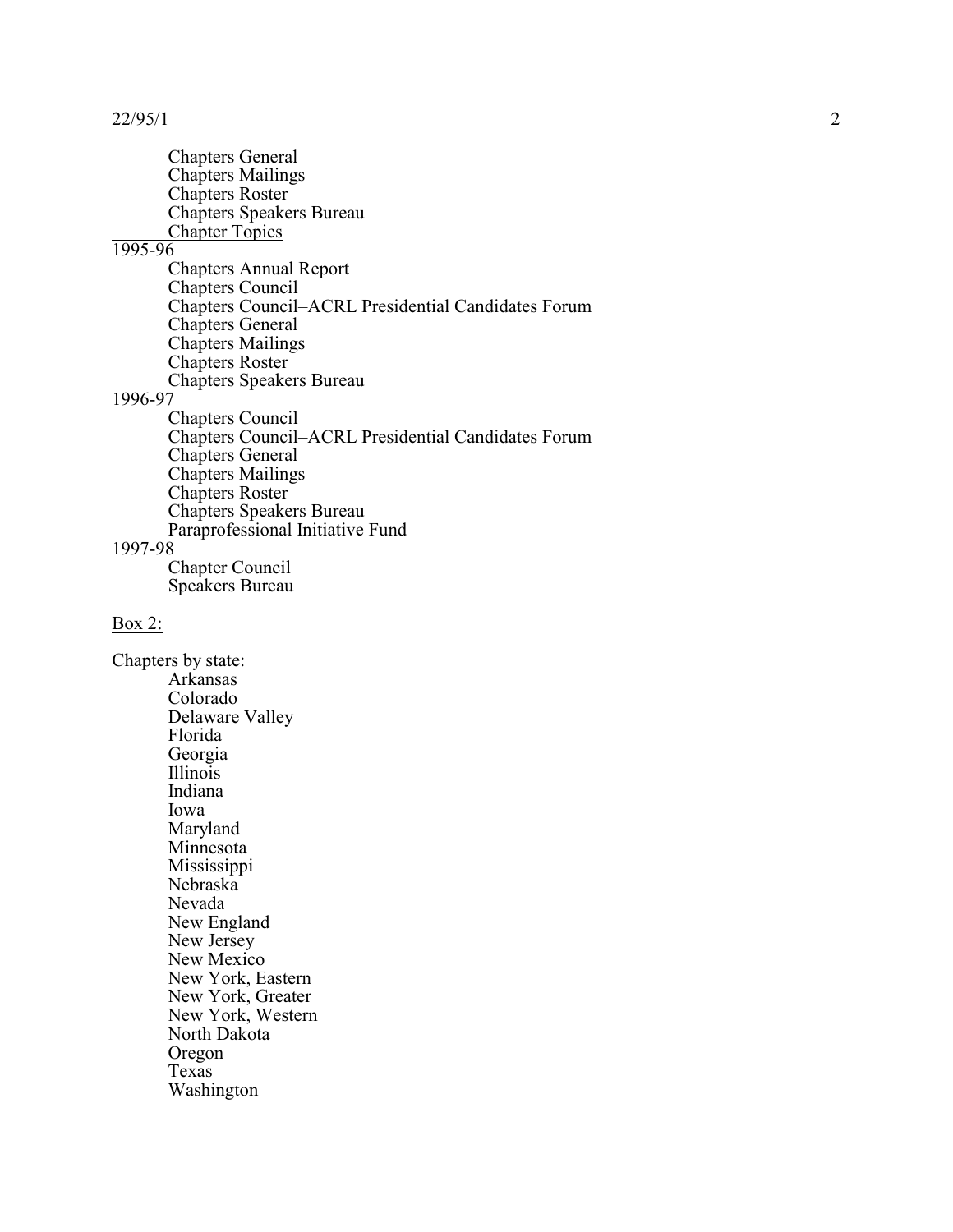22/95/1 Box 3: Chapters by State: Alabama, 1992-96 Arizona, 1996-99 California, 1989-99 Delaware Valley, 1998-99<br>Florida, 1989-92 Louisiana, 1992-99 Michigan, 1988-94 New England, 1997-99 Ohio, 1990-98 Oklahoma, 1990-94 Tennessee, 1989-98 Washington State, 1998 Wisconsin, 1990-99 Chapter Council Council Minutes, 1983-85 Council State Members and Officers, 1983-87 Council, 1998-99 Council, 1999-2000 Chapters Speakers Program Summary, 1983-92 National Correspondence, 1984-86 Five State Conference of Academic Librarians–Final Report, 1988 Presidential Candidate Forum, 1988-90 Speakers Bureau, 1989-98 Meetings and Chapter Conferences, 1991-96 Presidential Candidate Forum, 1992-94 Meeting Program Titles, 1994-95 Presidential Candidate Forum, 1995-96 Funding, 1995-99 Academic/Research Librarian of the Year Nominations, 1998 Box 4: 1998-99 Chapter Annual Report s Chapters Roster Chapters Speakers Bureau Chapter Topics Newsletter Nominating Committee Presidential Candidate Forum 1999-2000 Chapter Annual Report s Chapters Presidential Candidates Forum Chapters Roster Chapters Speakers Bureau 2000-01

Chapters Council Presidential Candidates Forum Chapters by State or Region Arizona, 2004-05 Arkansas, 2004-05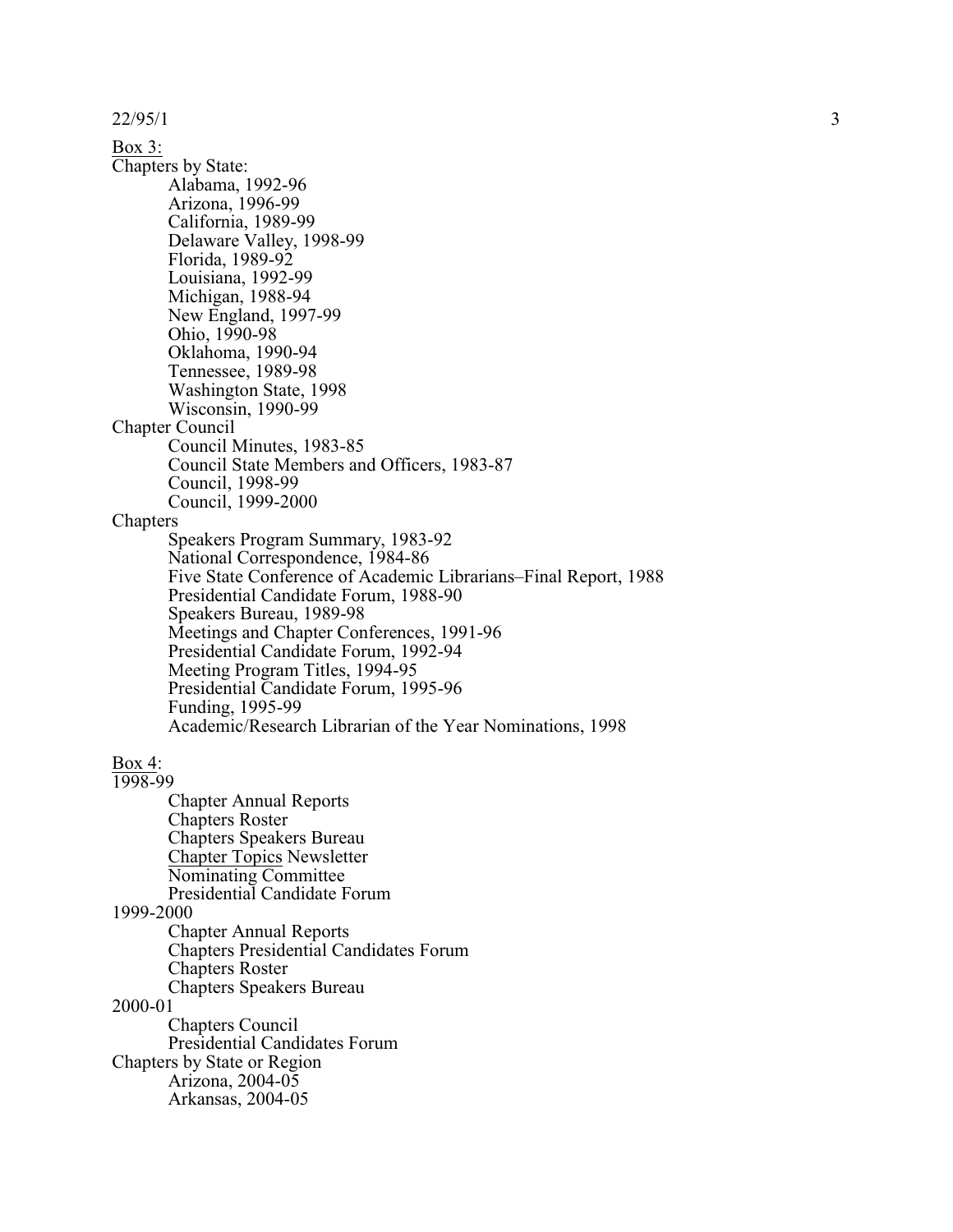## 22/95/1

California, 2003-05 Colorado, 2004-05 Delaware Valley, 2004-05 Florida, 2004-05 Geor gia, 2004-05 Illinois, 2004-05 Indiana, 2004-05 Iowa, 2004-05 Kansas, 2004-05 Louisiana, 2004-05 Maryland, 2004-05 Michigan, 2004-05 Minnesota, 2004-05 Mississippi, 2004-05 Missouri, 2004-05 Montana, 2004–05 Nebraska, 2004-05 Nevada, 2004-05 New England, 2004-05 New Jersey, 2004-05 New Me xico, 2004-05 Eastern New York, 2004-05 Greater New York, 2003-05 Western New York/Ontario, 2004-05 North Carolina, 2004-05 North Dakota/Manitoba, 2004-05 Ohio, 2004-05 Oklahoma, 2004-05 Ore gon, 2004-05 Pennsylvania, 2004-05 South Carolina, 2004-05 South Dakota, 2004-05 Tennessee, 2004-05 Texas, 2004-05 Utah, 2004-05 Virginia, 2004-05 Washington, 2004-05 Wisconsin, 2004-05

## Box 5: 2004-05

Annu al Report s Chapter Conferences Chapters Council Chapter Rosters Chapter Topic s Presidential Candidates Forum Speakers Bureau 2006-07 Chapters Council Chapter Support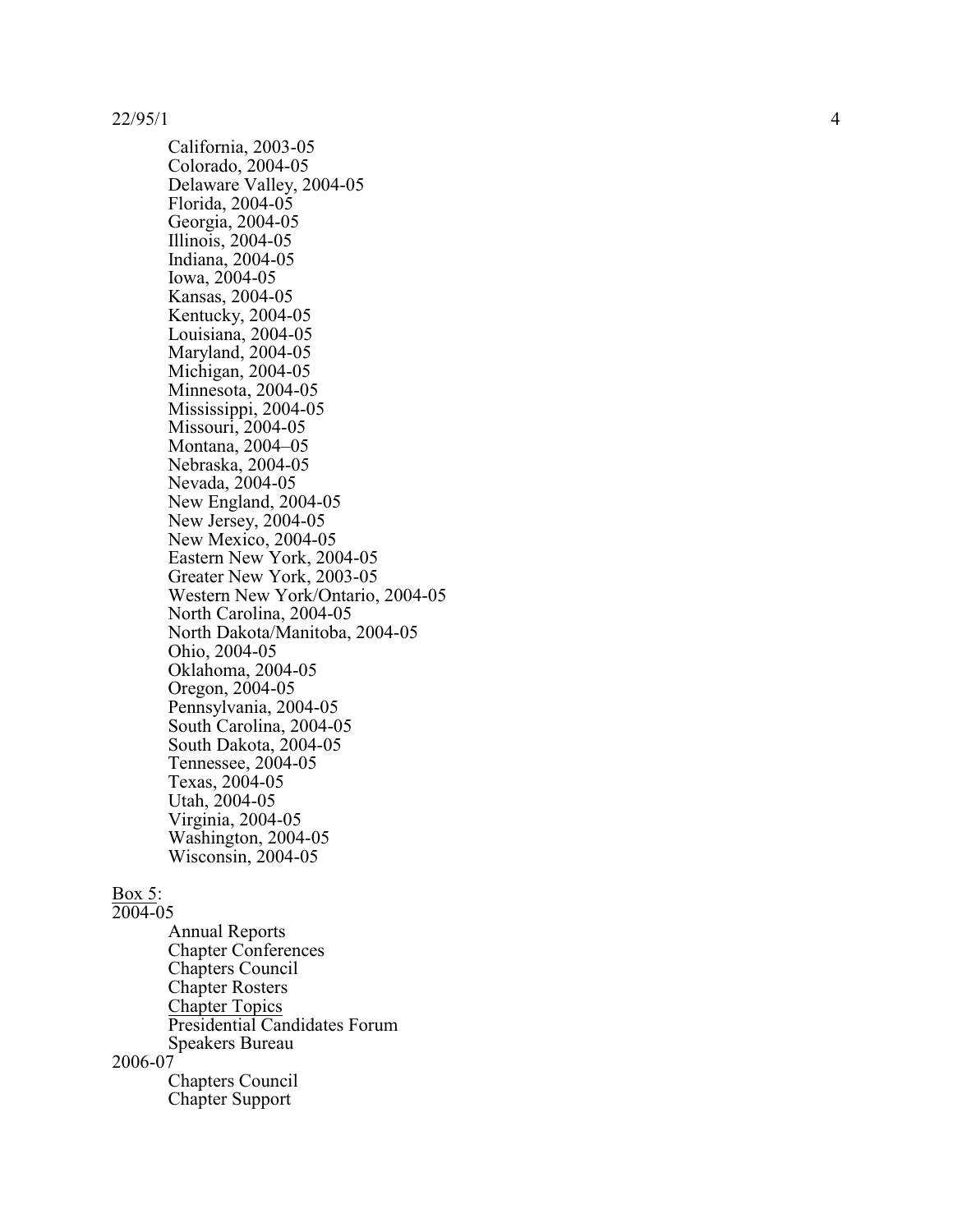22/95/1 5 Chapter Topics Presidential Candidates Forum Speaker Bureau 2009-10 Chapters Council Orientation Manual *Chapter Topics,* Volume 30, Issue 2 Delaware Valley Newsletter Presidential Candidates Forum Flyer Box 6: Chapters by State or Region Alabama, 1988-2000 Arizona, 1990-2001 Conference, 1999 *Books, Bytes & Beyond*, 2000 *Arizona Library Association Newsletter* Volume 33, Number 1-10, 2000 Volume 34, Number 2, 4, 5, 7, 9, 10, 2001 Arkansas, 1998-99 California, 1980-2002 Colorado, 1999 Delaware Valley, 1978-2007 *LIFT (Librarians, Instructional Technologists, Faculty & Technology): Improving Teaching & Learning Through Collaboration*, 2000 *10 Trends Rocking the Library World...and the Kids are Alright*, 2003 *Information Highway Robbery Cyberethics*, 2004 *Breaking the Google Addiction: The Promise and Reality of Federated Searching*, 2004 *ACRL Newsletter: Delaware Valley Chapter*, 1996-2007 Florida, 1997-2014 *Remote Impact: Distance Education in M.L.S. Programs*, 1999 *Get Connected, Be Involved*, 2014 Georgia, 1999-2000 Idaho, 2016 Illinois, 1997-2002 *Pioneering a New Librarianship: Illinois Academic Libraries and the 21st Century Odyssey*, 2002 Indiana, 1985-2001 Iowa, 1980-99 Kansas, 1991-99 Kentucky, 1987-2015 *ACRL: Make the Professional Connection - Join Today Standing Up & Standing Out: Advocating and Innovating for Kentucky's Libraries* Conference, 2015 Louisiana, 1982-99 *Integrating Library Traditions With Emerging Technologies*, 1997 *Bringing It All Back Home: Practical Tips & Techniques*, 1999 Maryland, 1973-2001 *Maryland Library Association, Academic and Research Libraries Division (ARLD), Your Local ACRL Chapter* Michigan, 2011-14 Minnesota, 1980-99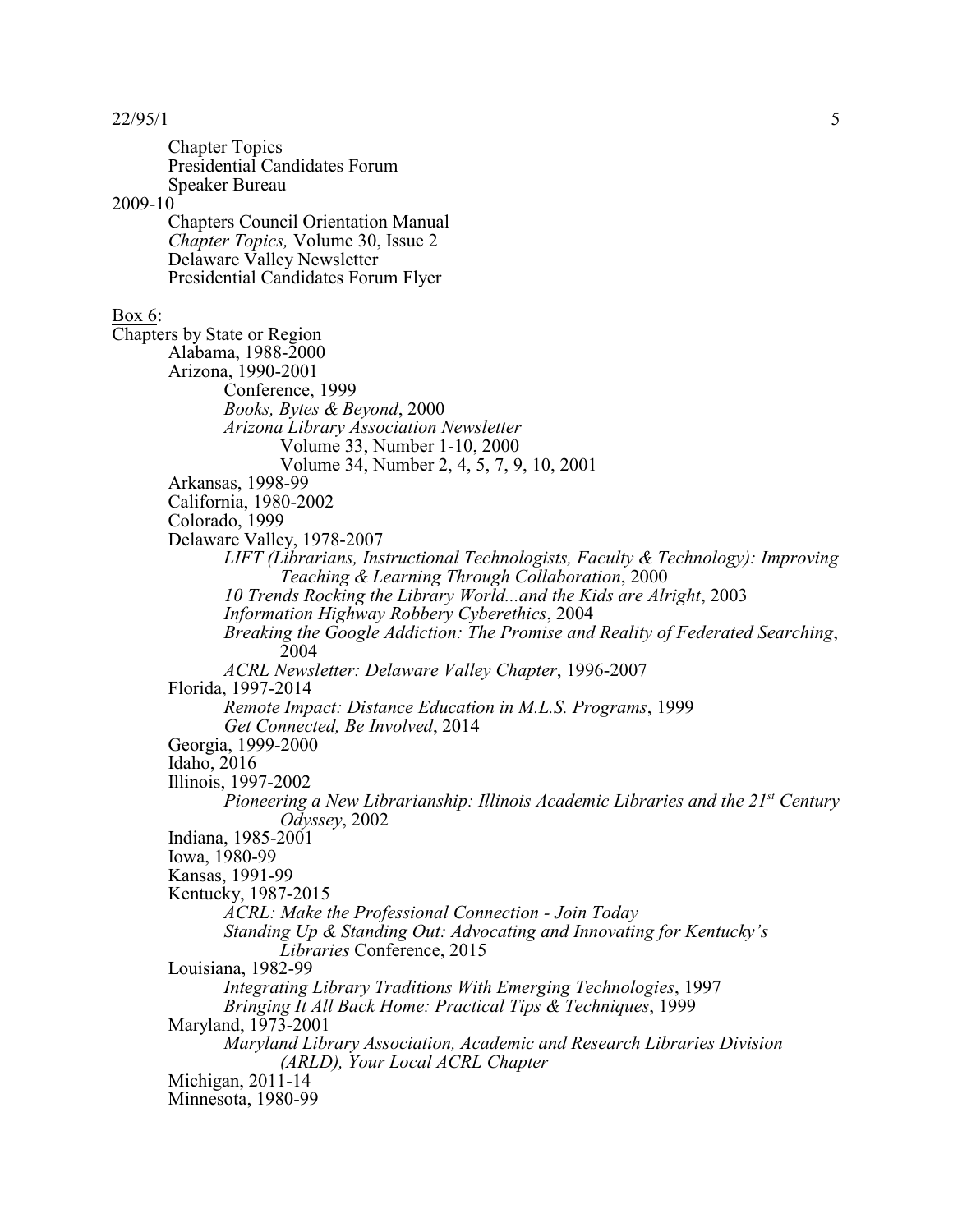Mississippi, 1982-99 *Mississippi Libraries* Volume 63, Number 3, Fall 1999 Missouri, 1982-99 Montana, 1997-99 *"Making Certain It Goes On"*, 1999 Nebraska, 1989-99 Nevada, 1989-98 New England, 1983-2002 New Jersey, 1980-2015 New Mexico, 1987-2003 New York Eastern New York, 1980-2015 *Harmony in a Time of Change: Finding Common Ground News from CUNY Libraries* Volume 22, Number 3&4, March/June 1999 Volume 23, Number 1-4, 1999-2000 Greater Metro Area, 1980-2014 Western & Ontario, 1980-99 *Western New York/Ontario Chapter News*, Summer/Fall 1992 North Carolina, 1980-98 North Dakota/Manitoba, 1983-2000 Ohio, 1986-2015 *ALAO (Academic Library Association of Ohio) Newsletter* Volume 17, Number 3 & 4, 1999 Volume 18, Number 2-4, 2000 Volume 20, Number 2, 2002 Oklahoma, 1982-2001 *Oklahoma Chapter, Association of College and Research Libraries* 1998-2001 Oregon, 1980-2000 *Consortial Cooperation Key to the Future*, Oregon/Washington ACRL Conference, 2000 South Carolina, 1996-2003 South Dakota, 1981-98 Tennessee, 1974-2000 Texas, 1980-99 Utah, 1991-2000 *The Quest for Quality: Improving Library Service in the 90's*, 1991 *Preparing for the Digital Library*, 2000 Virginia, 1980-98 *Virginia Networking Notes* Number 7, 1989 Washington State, 1981-99 *Technofair II Tourist Guide to the Land of Technology*, 1989 *ACRL Washington and Oregon Chapter Fall Conference*, 1989 *Effective Teaching: A View From the Center*, 1998 *ACRL Washington Newsletter* Number 45, 1999 Western Pennsylvania/West Virginia, 1999-2017 *Libraries Leading the Trends*, 2017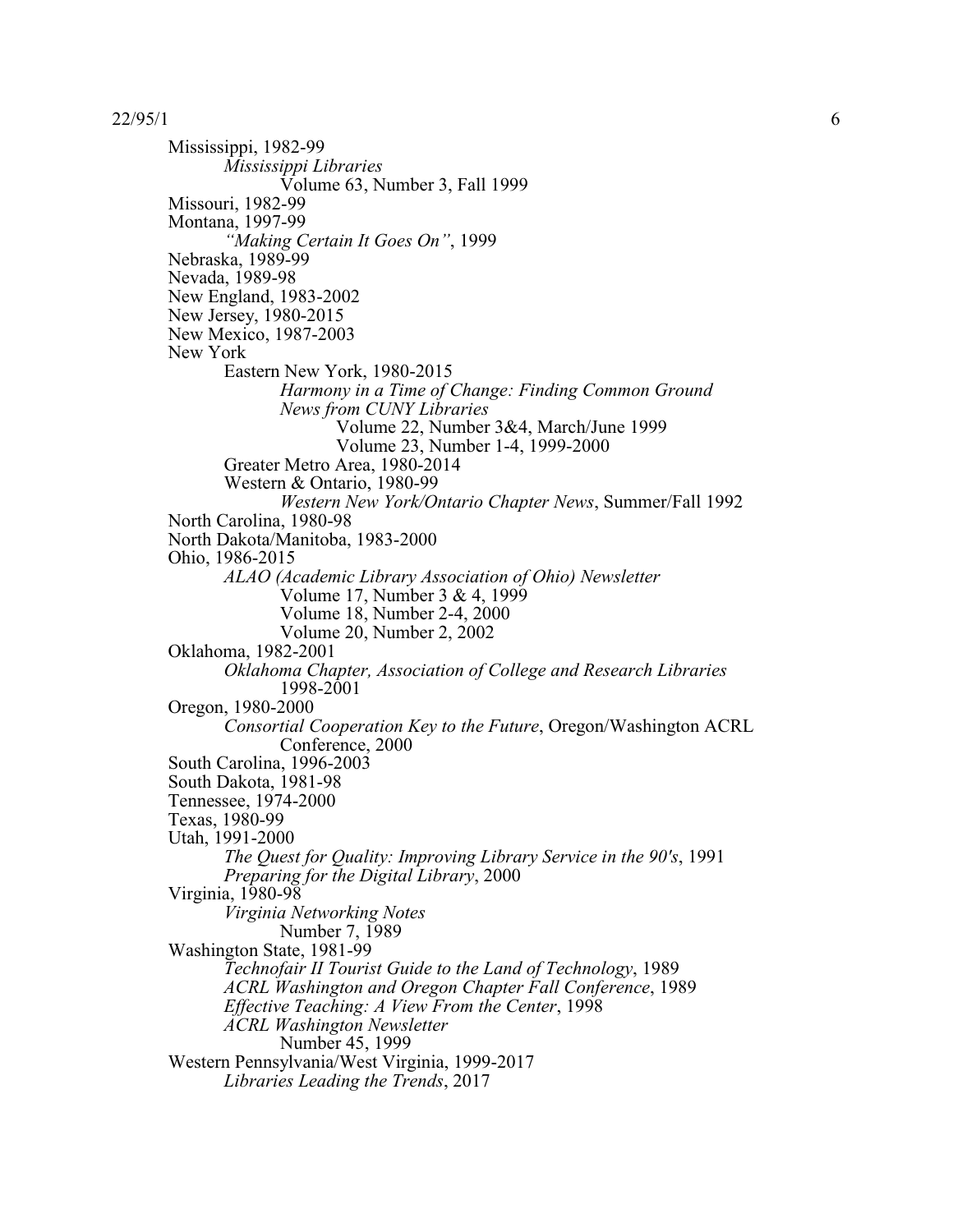Wisconsin, 1989-99 *Partners in the Past & for the Future*, 1999 *WAAL (Wisconsin Association of Academic Librarians)* Newsletter Volume 16, Number 2 & 3, 1999 Volume 17, Number 1, 2000 Volume 18, Number 1 & 2, 2001 *Directory and Handbook*, 1999-2000 *WLA (Wisconsin Library Association)* Newsletter 2000-04 *Whad'ya Know? A Lot! WLA Conference*, 2000 ACRL Chapter Support Committee, 1988-93 Board Actions, 1987-2011 Chapter Bylaws (4 folders) Alabama, 2001, 1996 Arizona, 1986, 1996 California, 2003 Colorado, 1986, 1996 Delaware Valley, 2004 Florida, 1985, 2000, 2004 Georgia, 1986, 1996 Illinois, 1996, 2004 Indiana, 2004 Iowa, 1996, 2004 Kansas, 2003 Kentucky, 1987, 1996 Louisiana, 2013 Maryland, 1980, 1991 Michigan, 1991, 1996, 2014 Minnesota, 1980 Mississippi, 1992 Missouri, 1980, 1996 Montana, 2000 Nebraska, 2003 Nevada, 2004 New England, 1980, 2006 New Mexico, 1991, 2004 New York, undated Eastern New York Chapter, 1993, 1996, 2004 Greater New York Metropolitan Area Chapter, 1998 Western New York/Ontario Chapter, 1991, 2002 North Carolina, 1991, 2004 North Dakota/Manitoba, 2012 Ohio, 1999 Oklahoma, 1996, 2001 Oregon, 2004 South Dakota, 1981 Tennessee, 1996, 2004 Texas, 2001 Virginia, 1985 Washington State, 1989, 2001 Western Pennsylvania & West Virginia Chapter, 2003 Wisconsin, 1996, 2001